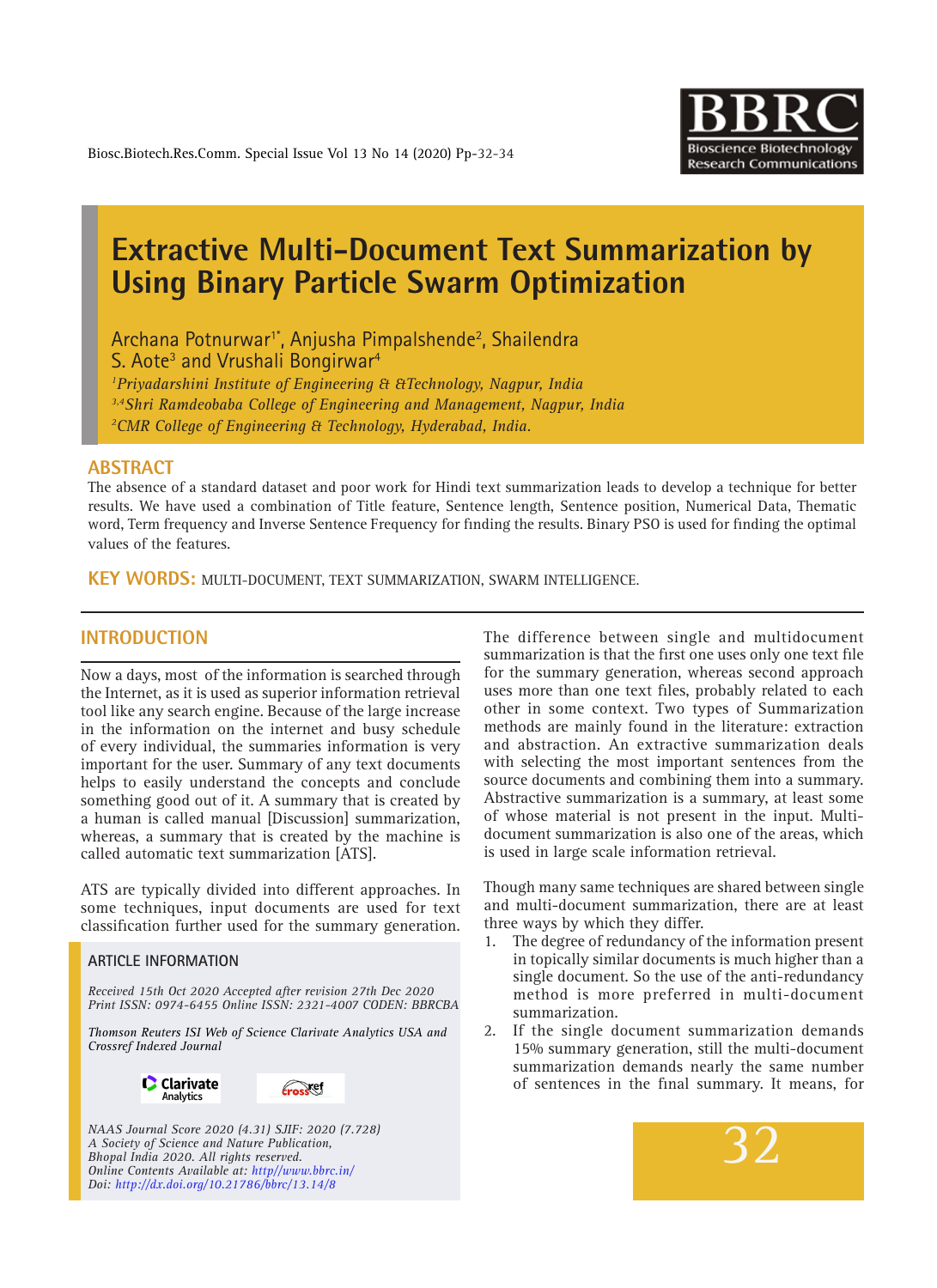10 document summarization it generates 1.5% sentences in the summary. So the compression ratio plays a very important role in a multi-document summary generation.

3. The biggest problem is a coherence problem in multidocument summarization.

In general, finding a multi-document summary is difficult. Common steps used in multi-document summarization are preprocessing, feature extraction, single document summary generation followed by final summary generation.

**literature review:** A variety of either extractive or abstractive multi-document summarization (MDS) techniques has been developed in recent years. Extractive summarization is about finding scores of each sentences in the documents and selecting the sentences with highest scores. Abstractive summarization is complex w.r.t extractive summarization, because it involves sentence selection, it's fusion, compression and finally all these need to be reformulated. In this study, we focus on extractive summarization. This section aims to present an overview of the basics and types of multi-documents text summarization.

X Wan proposed a novel extractive approach based on the manifold ranking for topic-focused multi-document summarization. Yih and Suzuki tried to give a simple scheme where they first assign a score to each term in the document cluster, using only frequency and position information, and then find the set of sentences in the document cluster that maximizes the sum of these scores, subject to length constraints. Goldstein proposed a multi-document summarization based on a single document summarization by using relational similarity among documents. Most of the available extractive methods generates summary by considering one by one document. Because of which, structure patterns amongst the sentences are less redundant.

Ruifang He proposed a Group Sparse learning framework is proposed for the summarization, where learned group information is used for minimizing the error which in further reconstruct the original documents. A bottom-up approach is proposed for multi-document summarization to capture the association and order of two textual segments by Bolegala D, which is based on chronology, topical-closeness, precedence, and succession. Ordering sentences according to their publication date is also considered to be a superior method for the multi-document summarization. Chronological ordering improvement is proposed by Okazaki (2004).The unsupervised approach based on optimization is proposed by R. M. Alguliyev for automatic document summarization. M Xi, J Sun, W Xu proposed an improved quantum-behaved PSO algorithm by finding weighted mean of best positions. These positions are finding based on the fitness value of each particle.

This algorithm is much faster than other algorithms and better global convergence. A Fuzzy Inference System is proposed by S.Babar, P. Patil for extractive text summarization. This method selects the most relevant sentences and words for summarization. A Support vector-based regression model was proposed by Y. Ouyang, Qin Lu for the sentence ranking in query-focused multi-document summarization. Text summarization for the Nepali language is proposed by Sarkar S. based on the hybrid PSO and k-means clustering technique. The Nepali word net is used for summarization. Intercluster similarity and intra-cluster similarity are used as the measure for the performance evaluation of the algorithmA hybrid model of symmetric non-negative matrix factorization (SNMF) and sentence-level semantic analysis (SLSS) is proposed for multi-document summarization. SNMF divides the sentences into groups then SLSS findsrelationships between sentences.

**Summerization Algorithm:** Hindi is also widely used language in some part of the world, mostly in India. Hindi is normally spoken using a combination of 52 sounds - 12 vowels, 35 consonants, nasalization and a kind of aspiration. Preprocessing of the documents plays a very important role in data mining applications for better results. Preprocessing generally involves three tasks: Tokenization, Stop word removal and stemming. The next step in the summarization is feature extraction. Features are used to extract salient sentences from the text. In the literature, more than 10 features are suggested. Any number of combinations of those features is used in the summarization techniques.But based on the literature, only six features are found to be suitable for a summary generation. Therefore,in this study six features are selected to score each sentence in the document. These features are Title feature [TF], Sentence Length [SL], Sentence Position [SP], Numerical Data [ND], Thematic Word [TW], TermFrequencyInverse Sentence Frequency [TfIsf].

After calculating the value of each feature for each sentence, it is necessary to calculate the overall value of each sentence. The numbers of documents are taken as an input to the algorithm. For each document, initial feature values are calculated. These values are passed to the Binary PSO. At the end of maximum iterations, it sends the optimum feature values back to the algorithm. Add all six feature values for each sentence, to get the final score of each sentence. Sort the sentences in increasing order of the final score. The next step is to find the similarity of each sentence to other sentences to remove redundancy in the final summary. This similarity is simply the final value comparison. If the similarity is more than 70%, then remove the duplicate sentence from the final summary. It is also necessary to arrange the text in the summary coherently.

# **RESULTS**

We have created political news data set, consisting of three documents for each news. We have 5 types of news in each category. Recall, precision and f-measure are used to test the performance automatic summarization.